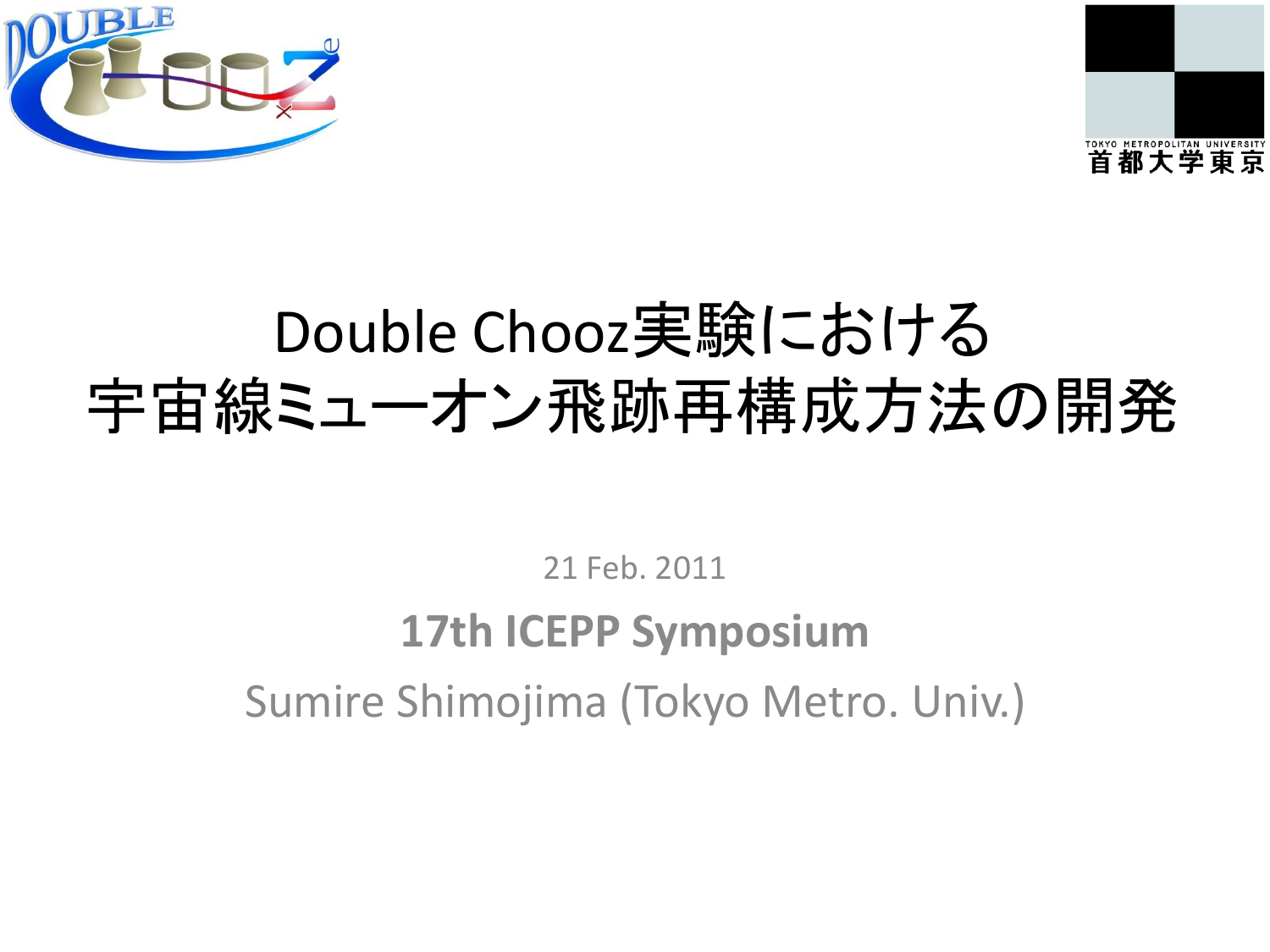## Double Chooz実験のニュートリノ検出方法

Double Chooz実験のFar Detectorでは約69個/dayのニュートリノが 観測されると期待されている。

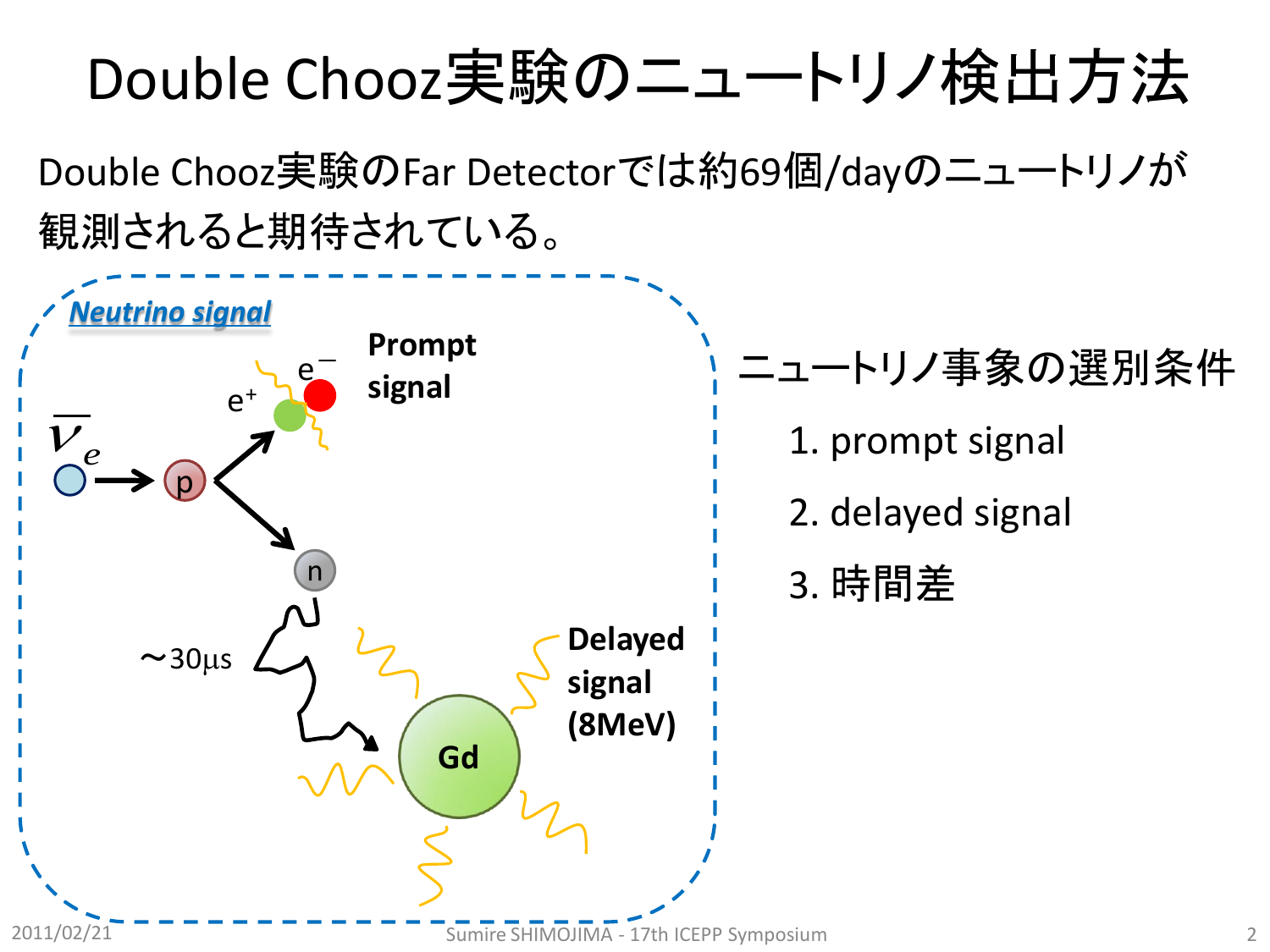## Background

- Accidental background :  $\gamma$ 線 + neutron
	- $-$  γ線 (~5Hz)
		- 検出器や岩盤に含まれるγ線
	- neutron (~88n/h)



- Correlated background
	- fast-neutron
		- 宇宙線起源の中性子
	- spallation
		- 宇宙線の核破砕で生じた核種の崩壊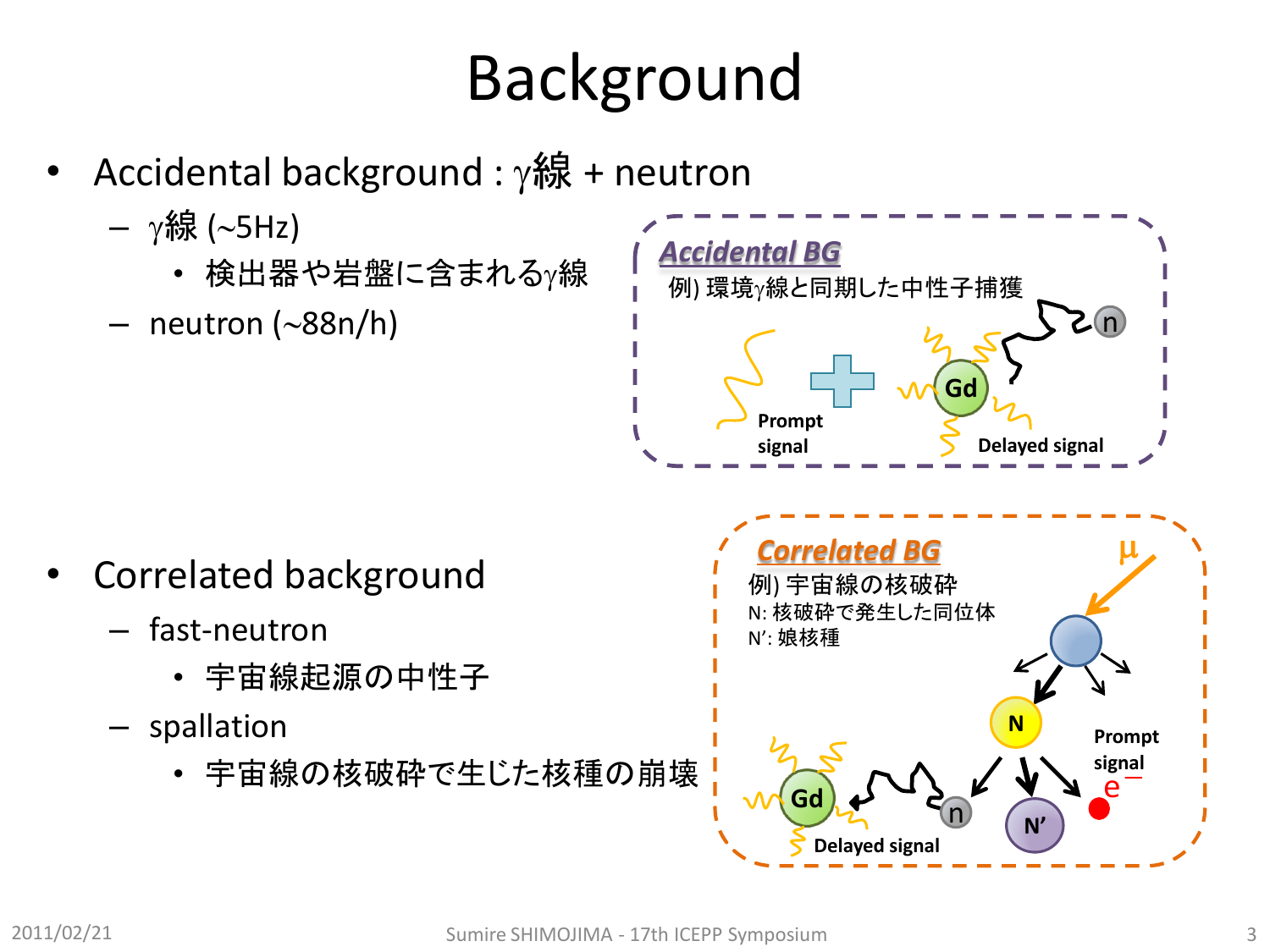# <sup>9</sup>Li background





— τ<sub>9Li</sub>~178.3ms (寿命が長い)







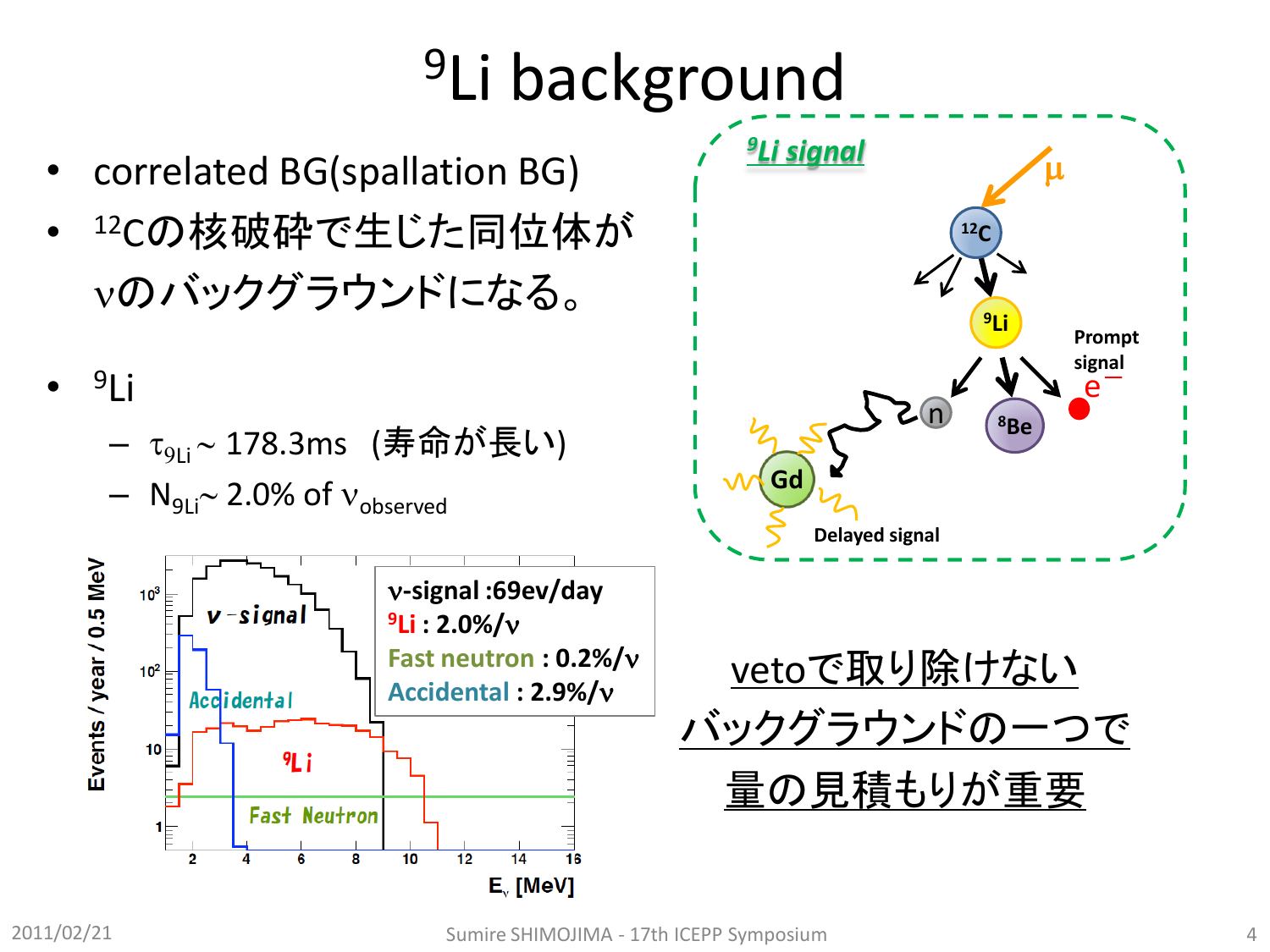# <sup>9</sup>Li BGの見積もりの研究



この場合、事象がBGとなる。

### mと<sup>9</sup>Liは相関関係がある。 →µのtrackingへの要求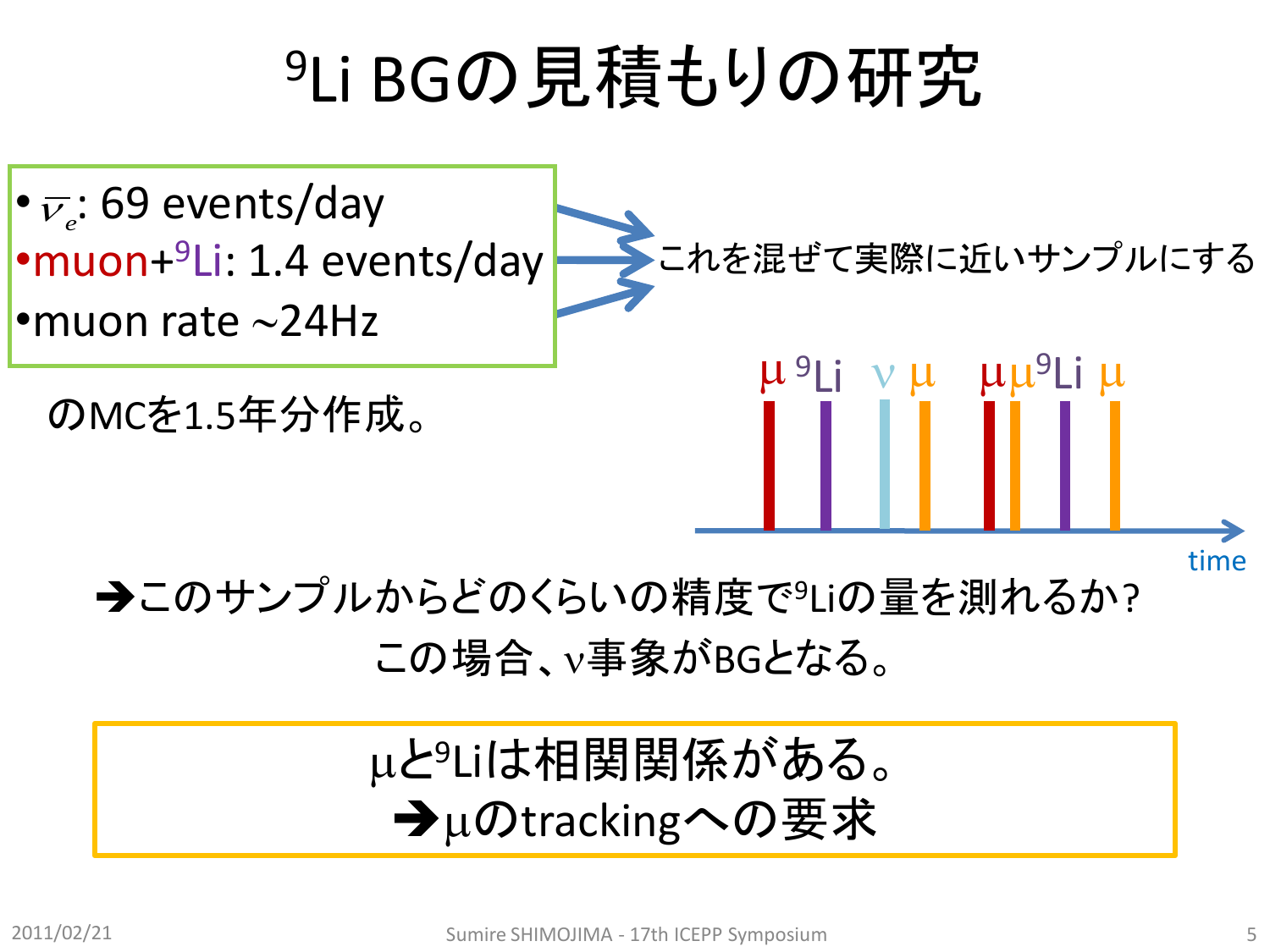# <sup>9</sup>Li BGの見積もりの研究



この場合、事象がBGとなる。

### mと<sup>9</sup>Liは相関関係がある。 →µのtrackingへの要求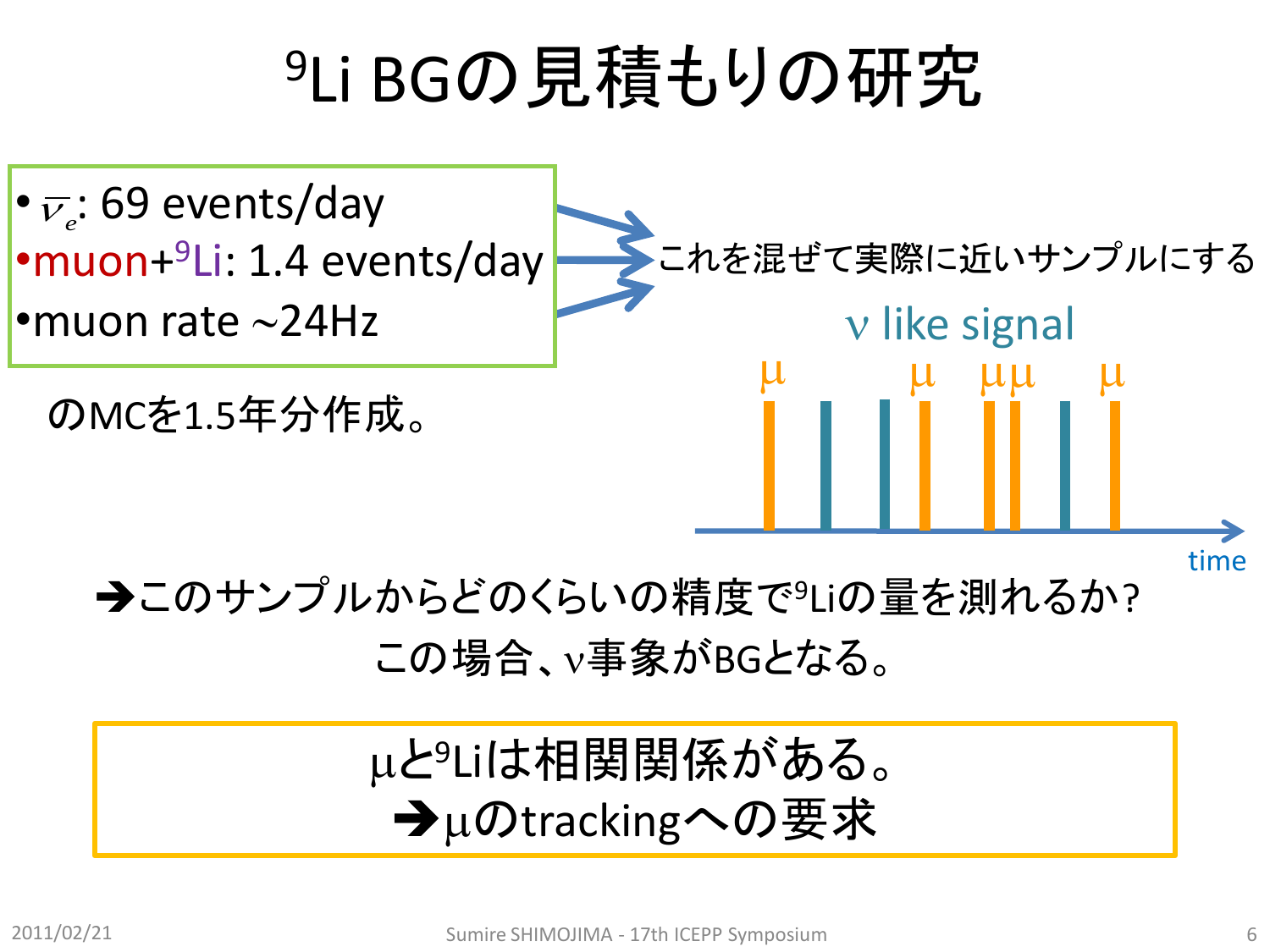# <sup>9</sup>Li事象のselection

v like signalからの時間差 ∆T<400 msec muonの飛跡とprompt signal点との距離 △L<40 cm

### <sup>9</sup>Li事象の見つけ方



△T<400 msecに複数のmuonが通った際は△Lが最も小さいmuonで<sup>9</sup>Li-muonペアを 組んだ。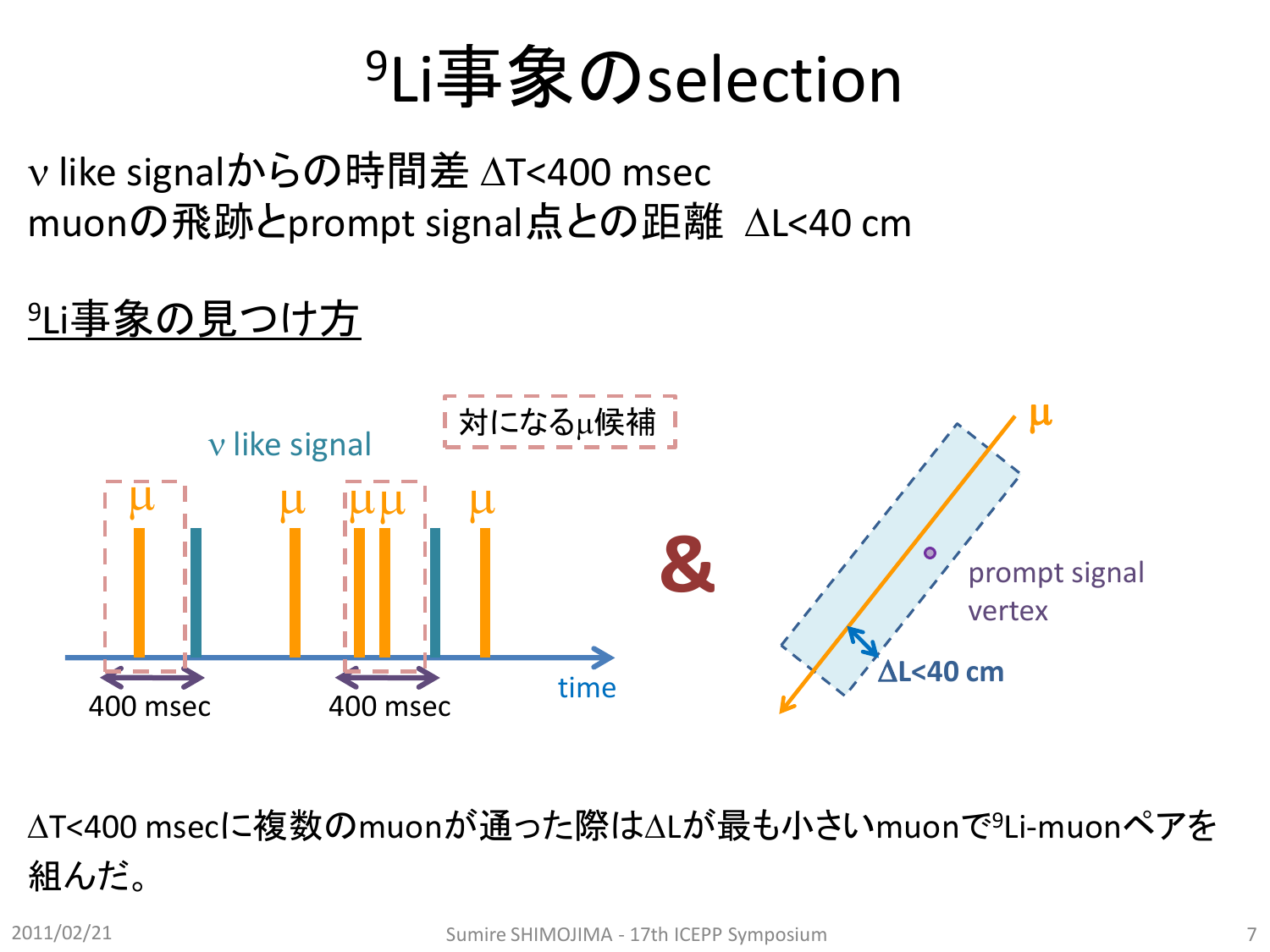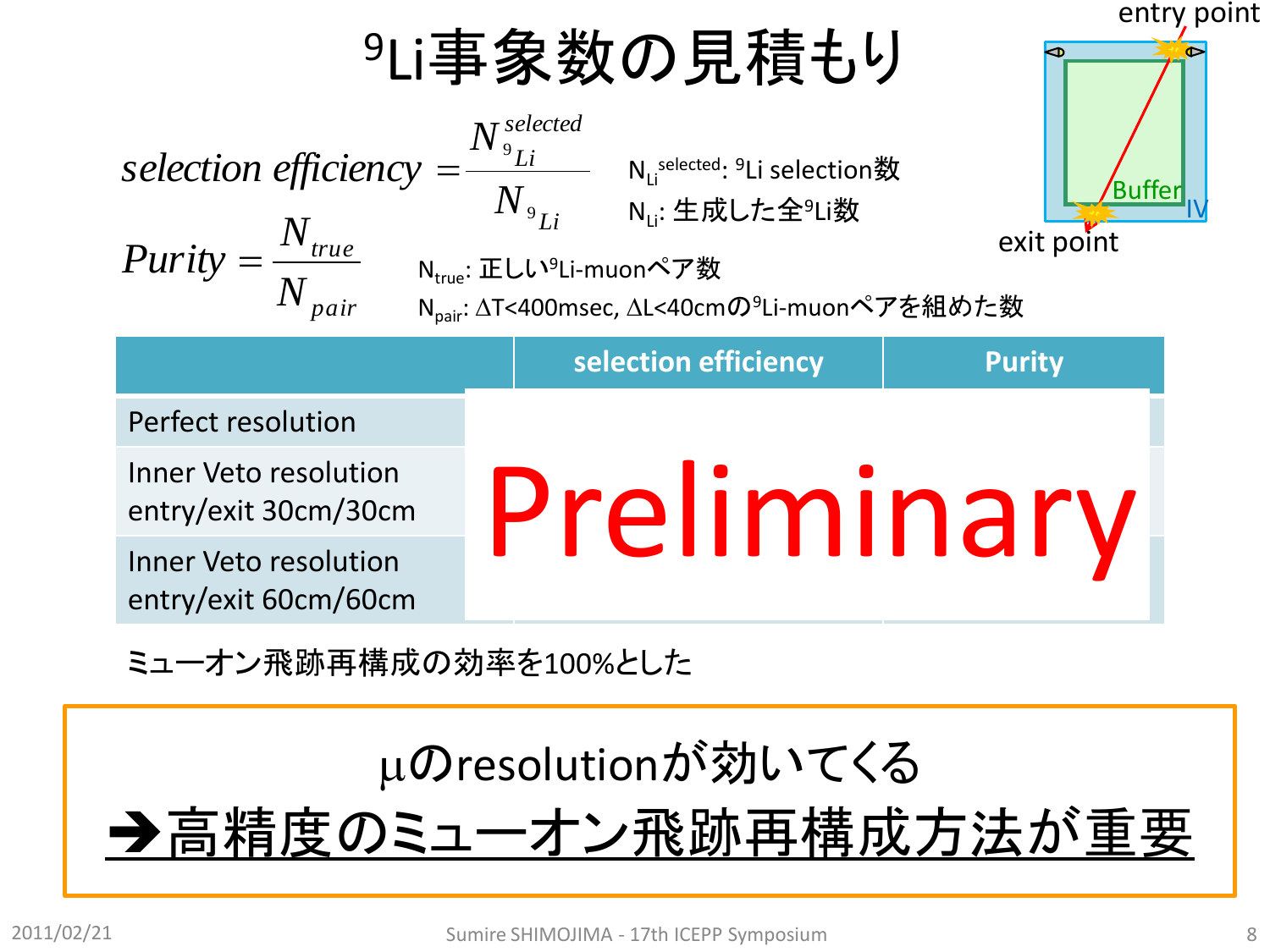# ミューオン飛跡再構成方法

2011/02/21 Sumire SHIMOJIMA - 17th ICEPP Symposium 9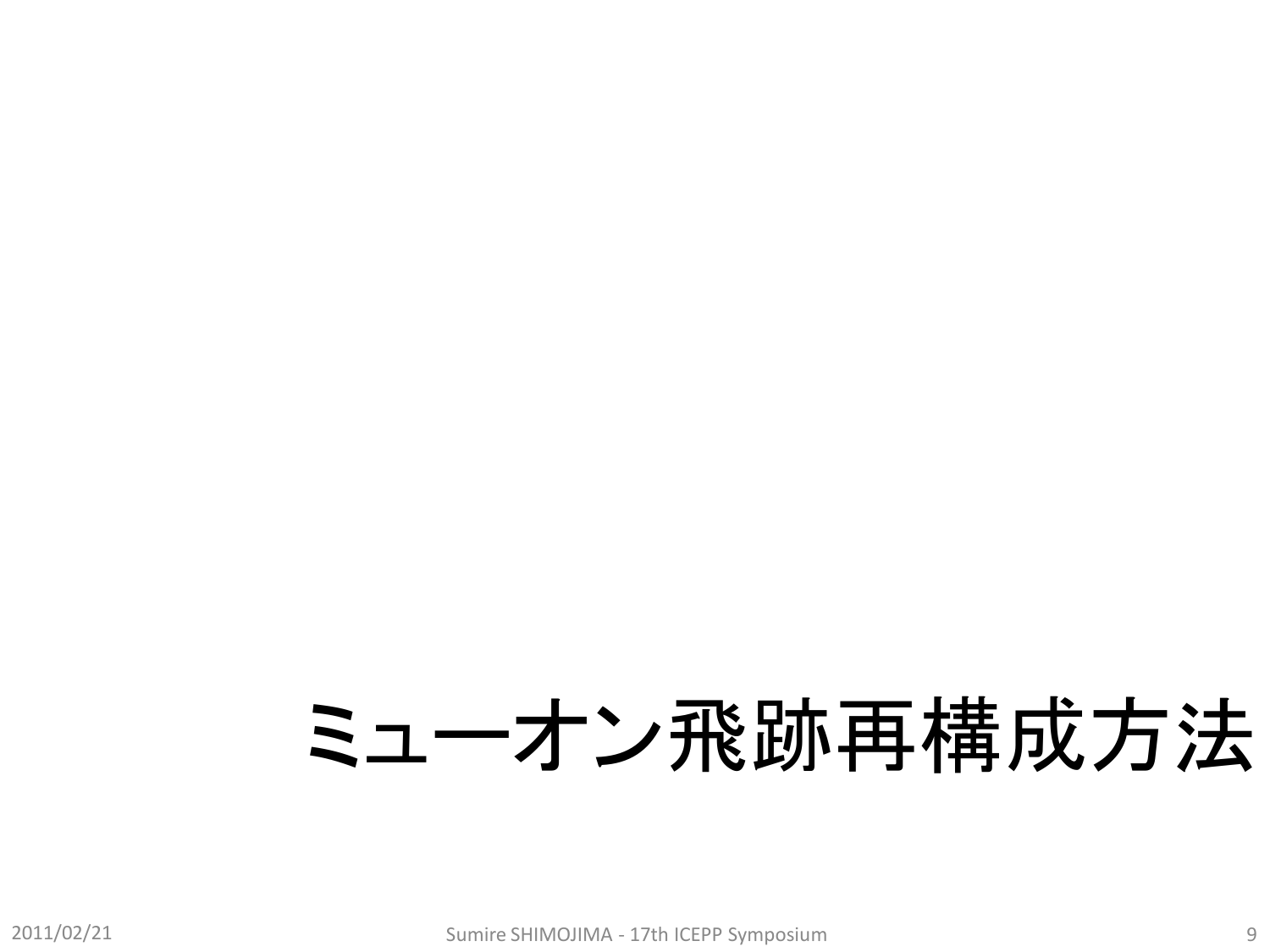# How to reconstruct muon track (1)

使用したmuonサンプルはDouble Chooz FarDetector周辺の地形を考慮

再構成はInner VetoのPMTを用いて行う

- Top (24)
	- 1 st ring inward (6)
	- 1 st ring outward (6)
	- 2<sup>nd</sup> ring inward (6)
	- 2<sup>nd</sup> ring downward (6)
- Side (12)
	- upward (6)
	- downward (6)
- Bottom (42)
	- 1 st ring inward (6)
	- 1<sup>st</sup> ring outward (12)
	- 2<sup>nd</sup> ring inward (12)
	- 2<sup>nd</sup> ring upward (12)

### total 78 PMTs



### Maximum Likelihood法で飛跡再構成を行った。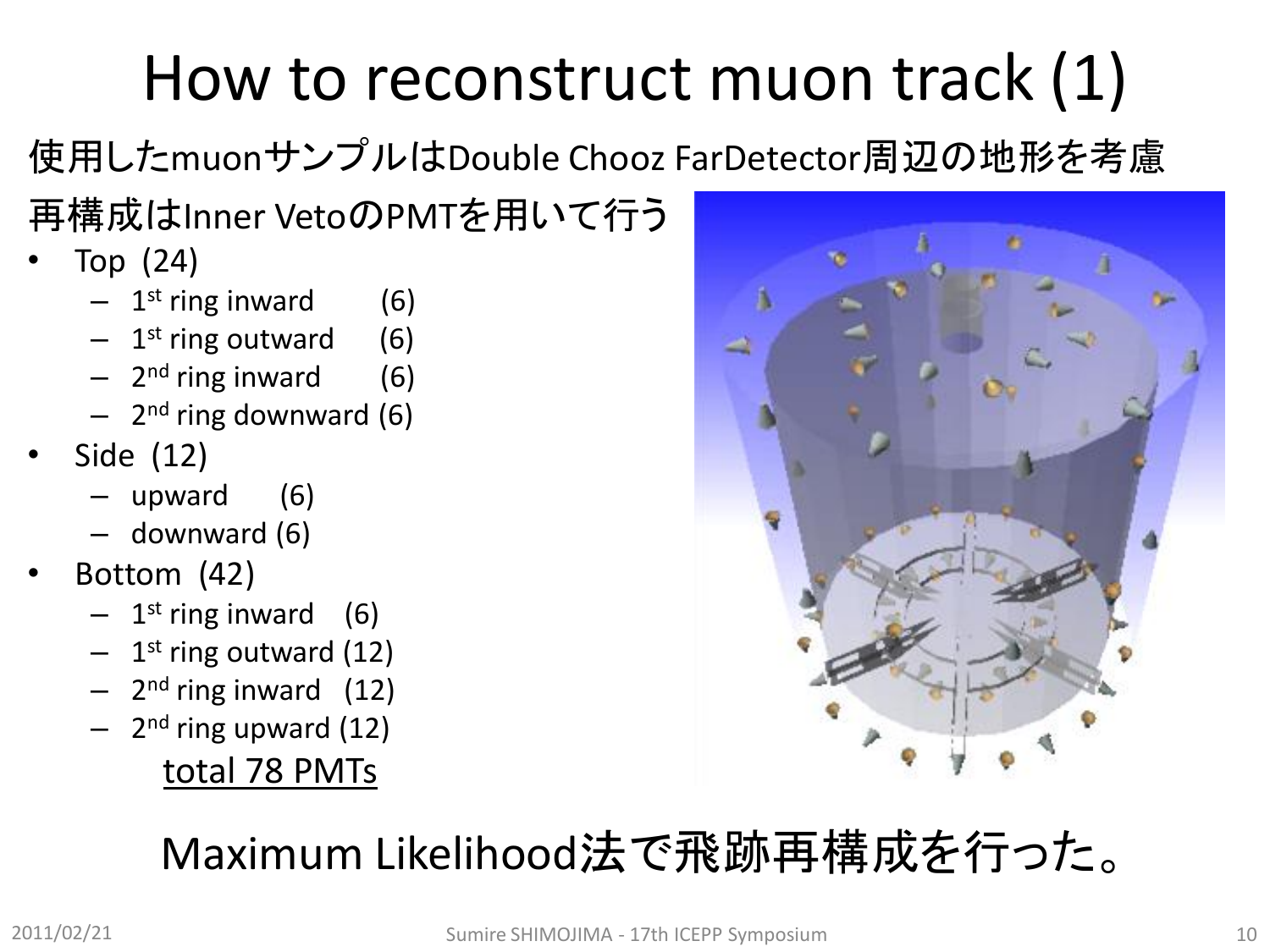# 2011/02/21 Sumire SHIMOJIMA - 17th ICEPP Symposium 11  $(x,y,z)$

## How to reconstruct muon track (2)

例: top 1st ring outwardを使う場合

#### Preselection

– IDとIV合わせた光量合計100p.e.以上

### 再構成方法

### • PMTのhit time

• 光量比

### を使って

を出す





Z f R

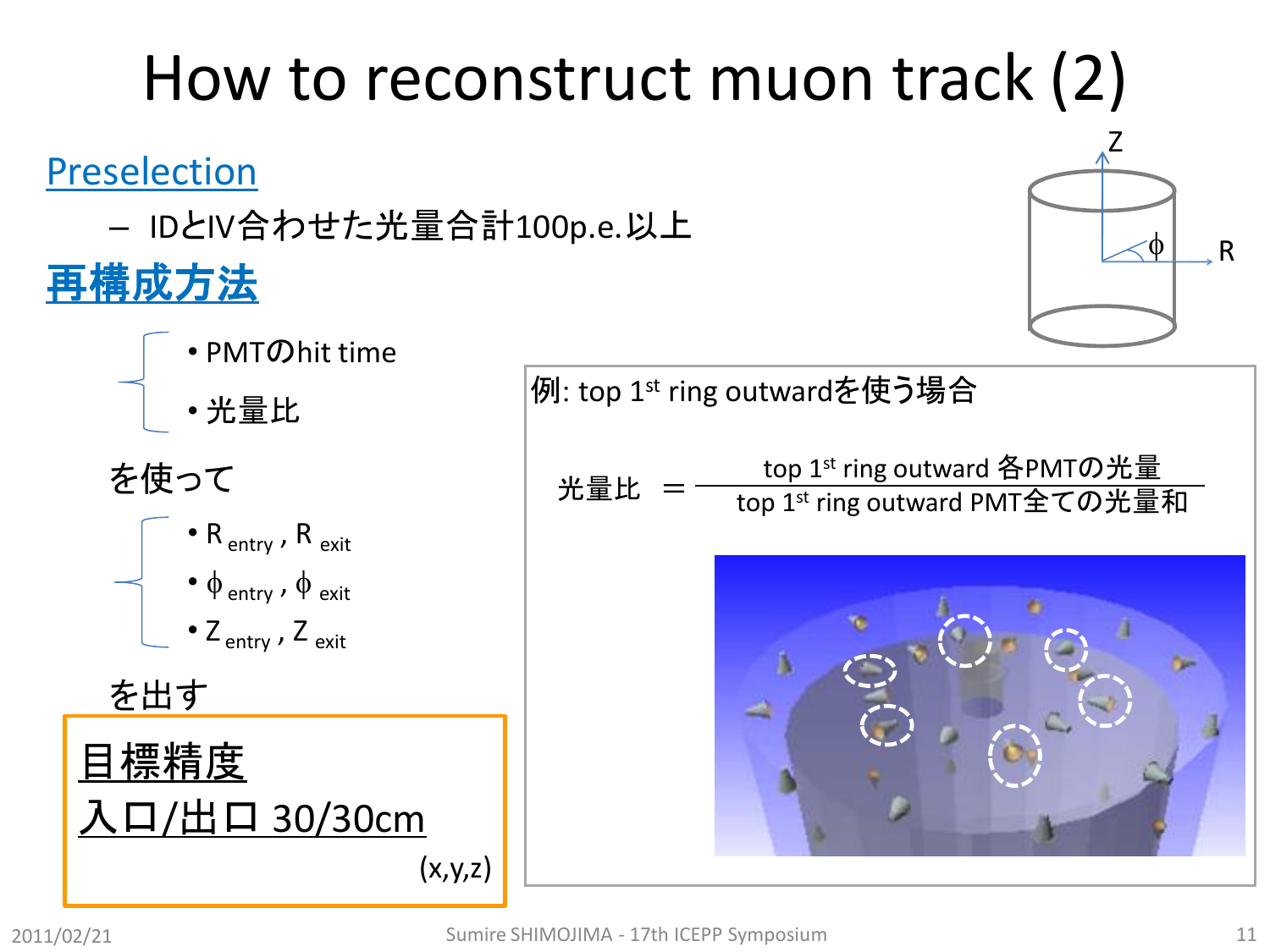# Maximum Likelihood法

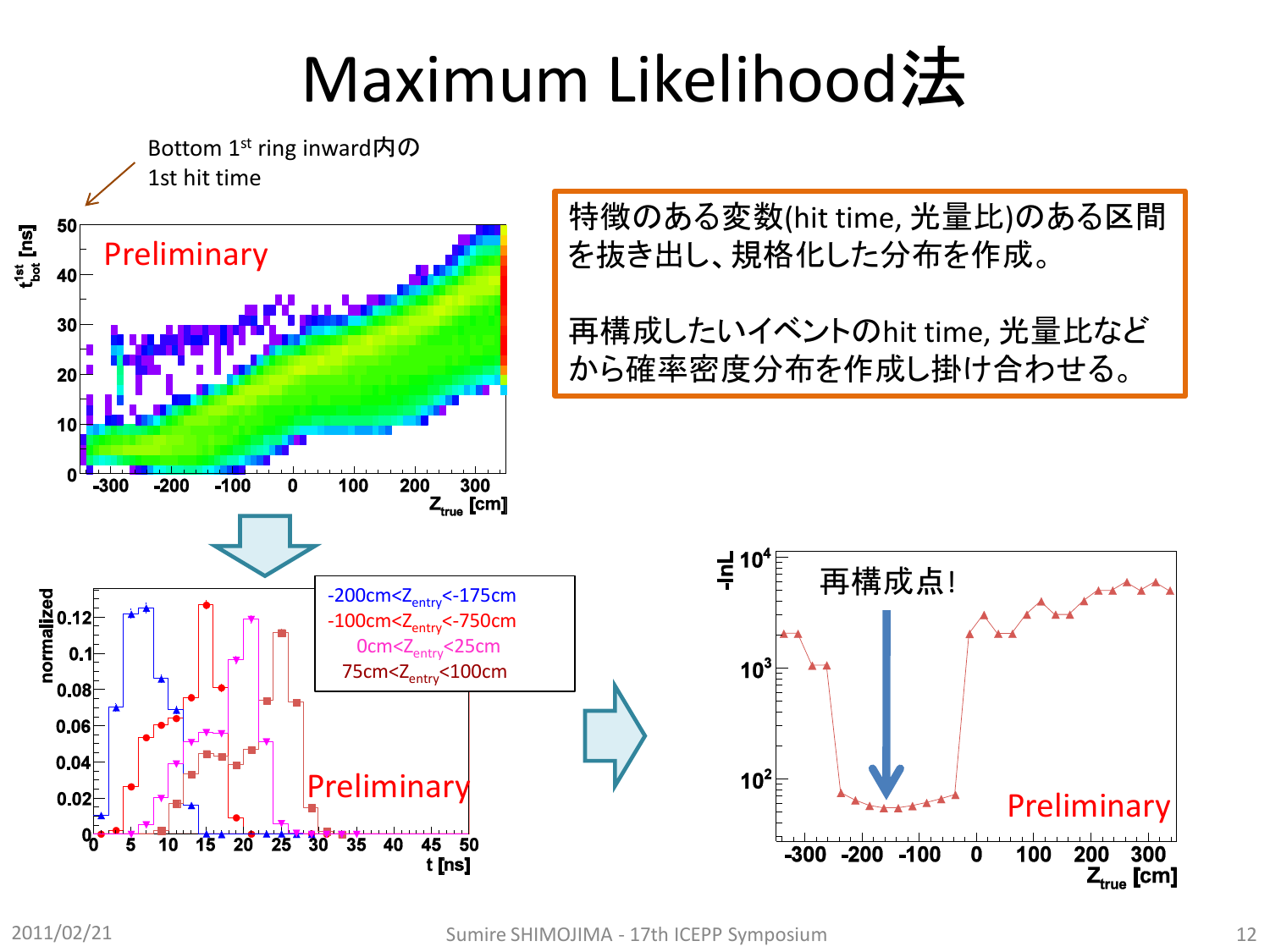## 飛跡再構成の性能評価方法

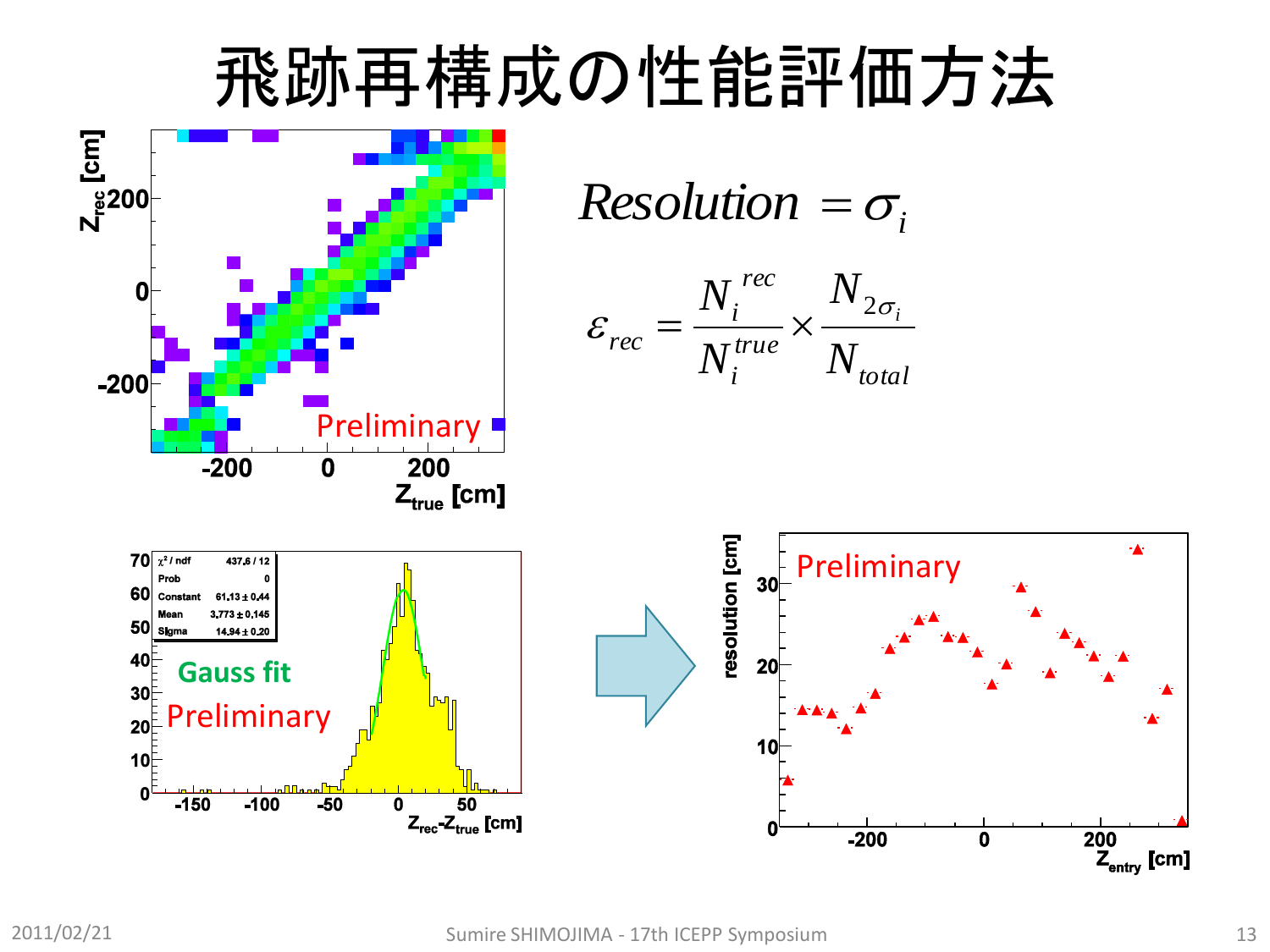# Rの性能評価



- 側面に入射した場合でも上面入射と再構成してしまう場合がある。
- $\varepsilon_{rec}$ は平均0.8程度で再構成できている。
- 入口はZrecが側面だった場合、Rrecも側面になるようにしてある。
- 出口は一般的に再構成精度が良くない。
	- 側面から入射し下面に抜けたmuonなど、出口に入口の影響が大きく効いて しまうイベントが多い為である。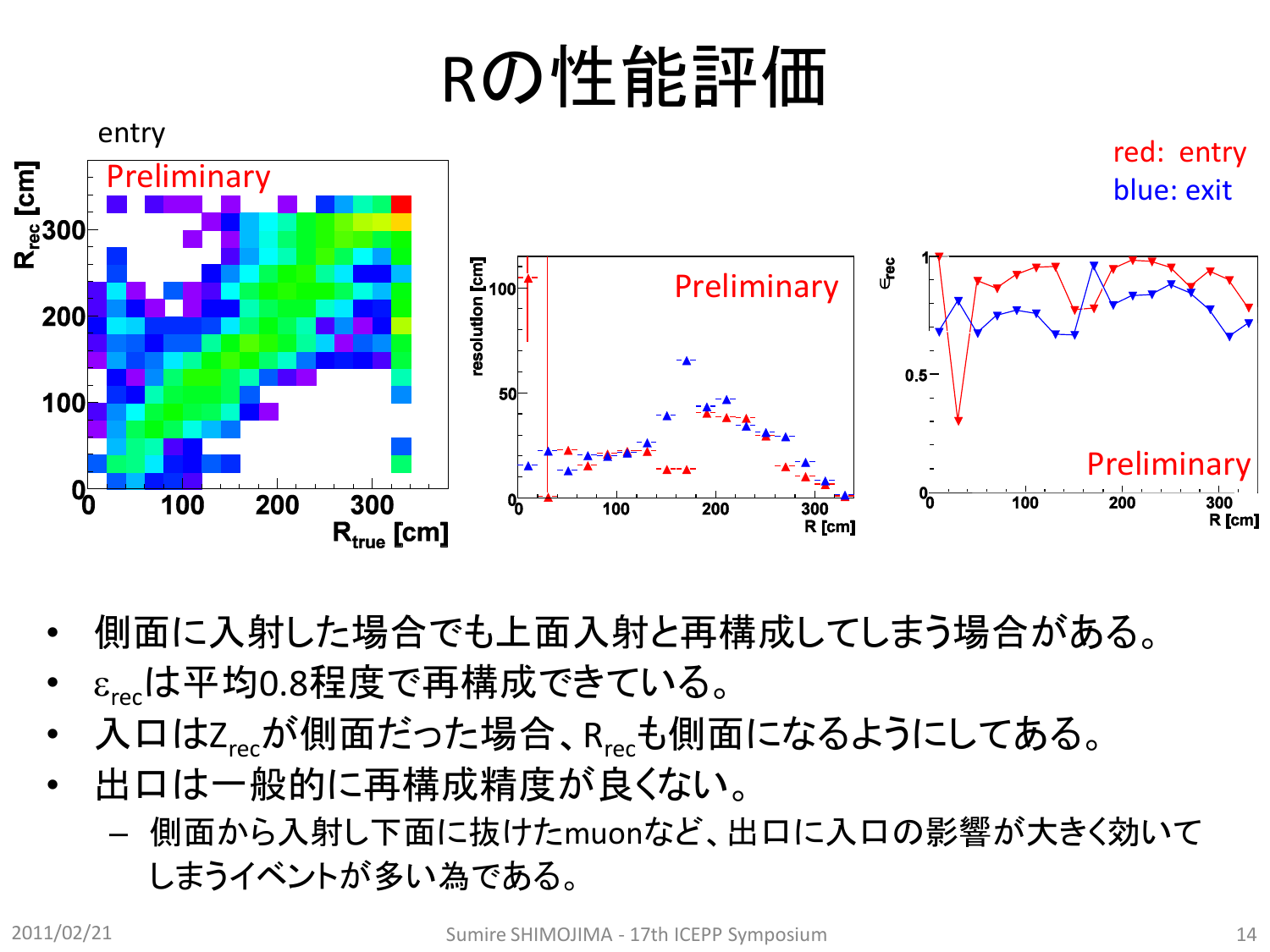# 性能評価

ミューオン飛跡再構成の分解能は



## 入口/出口ともに分解能30cmを達成

Perfect resolution

Inner Veto resolution

Inner Veto resolution entry/exit 60cm/60cm

# entry/exit 30cm/30cm  $P$ r $\rho$  imerican set of  $\gamma$ Preliminary

**selection efficiency**  Purity

### $S_{\text{max}}$ Preliminary